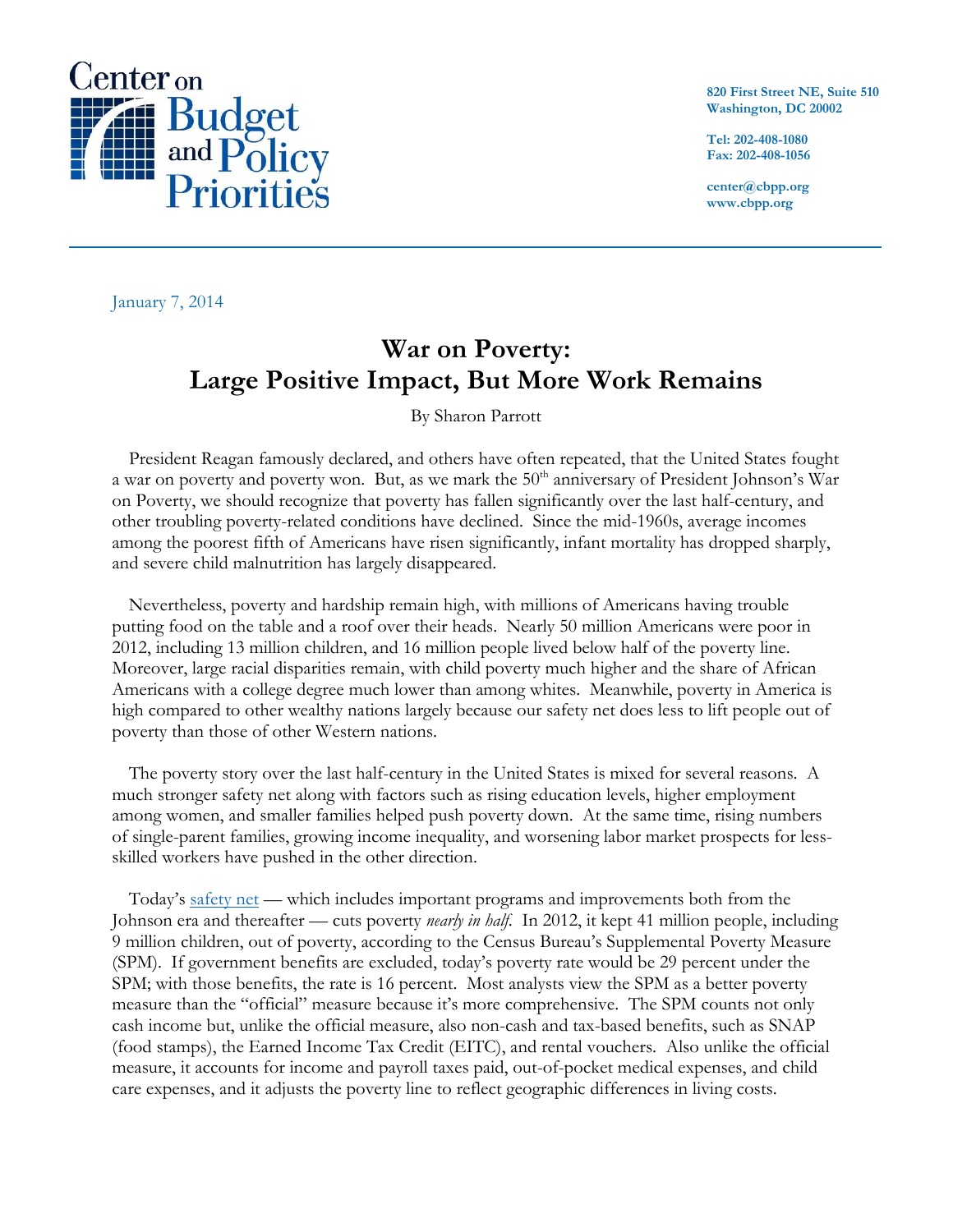Beyond reducing poverty, alleviating hardship, and giving millions of Americans access to health care, the safety net also generates other important achievements, with [research](http://www.cbpp.org/cms/index.cfm?fa=view&id=3997) showing that programs such as SNAP and the EITC have long-term positive educational and health benefits for children.

#### Roots in the War on Poverty, Along With Later Developments

Many of today's efforts to address poverty, provide access to health care, and ensure that poor children have a shot at economic success have roots in the Johnson era. Back then, policymakers created Medicare and Medicaid, boosted Social Security benefits, began to help fund K-12 education, established the basic contours of today's college aid and loans for low- and moderateincome students, and launched Head Start, among other innovations. They converted food stamps from a pilot project into a permanent program, expanded housing assistance for low-income families, and took initial steps toward creating today's housing voucher program to help low-income families afford modest private housing.

Nevertheless, some of today's most important anti-poverty efforts emerged in later years, such as the EITC and the Child Tax Credit, which together keep 10 million people out of poverty; and WIC, which has helped improve nutrition among pregnant women and infants, lower infant mortality, and improve children's health. In addition, the Food Stamp Program did not become a nationwide program with a national benefit structure until the late 1970s.

Moreover, key programs have changed substantially over the past 50 years. For example, Medicaid initially went mainly to families who received cash welfare and some low-income seniors and people with disabilities. Policymakers later expanded it and, today, only a small share of Medicaid beneficiaries receive cash assistance, and Medicaid and the Children's Health Insurance Program cover many more low-income children, parents, and childless adults — including millions of people in low-income working families.

Indeed, today's safety net focuses far more on low-income working families than the safety net of the late 1960s and 1970s. Since the mid-1990s, the safety net for the poorest families with children and childless adults has grown significantly [weaker,](http://www.ssc.wisc.edu/~scholz/Research/Effectiveness.pdf) as cash welfare assistance shrunk, particularly for jobless families, contributing to an increase in [extreme](http://www.npc.umich.edu/publications/working_papers/?publication_id=255&) poverty.

#### Progress to Date

Without question, we have made significant [improvements](http://www.cbpp.org/cms/index.cfm?fa=view&id=4070) in addressing poverty over the last 50 years, even if we've fallen well short of the bright hopes of the 1960s. Poverty has fallen significantly since 1967, according to [new research](https://courseworks.columbia.edu/access/content/group/c5a1ef92-c03c-4d88-0018-ea43dd3cc5db/Working%20Papers%20for%20website/Anchored%20SPM.December7.pdf) from a team at Columbia University that, for the first time, applied a version of the SPM to years before 2009.

To measure poverty since the late 1960s by today's living standards, the researchers took the 2012 SPM poverty line and adjusted it for inflation back to 1967. Under this measure, overall poverty fell from 26 percent to 16 percent between 1967 and 2012, it fell among children from 29 percent to 19 percent, and it fell among the elderly from 47 percent to 15 percent. (The researchers also measured poverty using a different poverty line that's based on what people spent for basic necessities such as food and shelter in different years, rather than based on what people spend today, and adjusted back for inflation. This method results in a *lower* poverty line in 1964, reflecting the lower living standards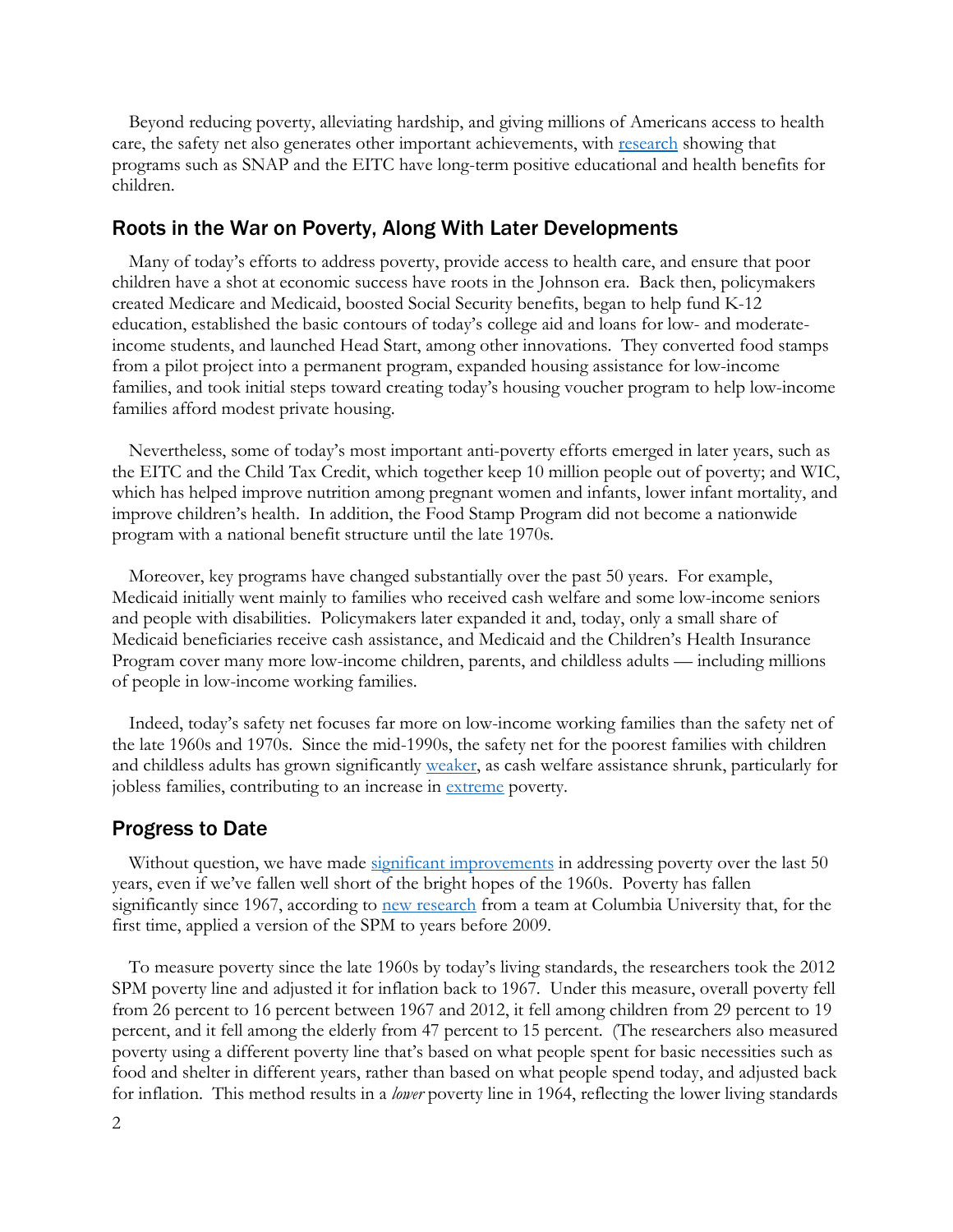at that time. As a result, under this measure, poverty still has fallen since 1967, but the decline is more modest because the starting point is lower.)

Some critics say the safety net impedes progress against poverty by influencing individual behavior, such as by reducing work effort. But several leading researchers who [reviewed](http://www.irp.wisc.edu/publications/dps/pdfs/dp139211.pdf) the research in the field and applied it to poverty data for 2004 showed that, even after accounting for what the research indicates are modest behavioral effects, the safety net lowered poverty by at least 14 percentage points, keeping more than 40 million people out of poverty.

The safety net has helped low-income Americans in a host of other ways, though other factors have played a role as well. The average income of the poorest fifth of Americans has risen by *more than 75 percent* since 1964 (after adjusting for inflation and the fall in household size). Both African-American and white households saw income gains, reflecting increases in both earnings and government benefits. Infant mortality is down sharply (in no small part due to Medicaid, which extended health insurance to many very poor pregnant women and infants), and the share of adults with a high school diploma and the share with a college degree have risen. African Americans, Latinos, and whites all experienced gains, though wide racial disparities persist in these and other areas. (Data for Latinos does not date back as many years.)

Severe child malnutrition is another area of clear progress. In the mid- and late 1960s, before food stamps were consistently available to poor households across the nation, medical teams found rates of childhood malnutrition and related diseases in some poor areas that were akin to Third World countries. In the late 1970s, with national food stamp standards in place, medical teams returned to many of the same areas and found dramatic improvement. While poverty remained, severe child malnutrition and related health conditions were rare. The teams said food stamps were the single largest factor for this striking progress.

Moreover, a [recent study](http://www.nber.org/papers/w18535) of what happened when food stamps (now called SNAP) gradually expanded nationwide in the 1960s and early 1970s found that disadvantaged children who had access to food stamps in early childhood and whose mothers had access during their pregnancy were less likely in adulthood to have stunted growth, be diagnosed with heart disease, or be obese than children who had lacked access to this nutritional assistance. The children also were 18 percentage points more likely to graduate from high school.

### Poverty Remains High, and Large Racial Disparities Remain

Nevertheless, much work remains. U.S. poverty is high [compared to other wealthy nations,](http://www.offthechartsblog.org/taking-stock-of-the-safety-net-part-6-it-works-but-it-doesnt-do-enough/) largely because our safety net does less to lift people out of poverty than those of other Western countries. Some 49.7 million people were poor in 2012 under the SPM, including 13 million children. Moreover, 16 million people, including nearly 3.5 million children, live below *half* of the poverty line.

Many poor families face real-world material [hardships.](http://www.offthechartsblog.org/hardship-in-america-2013-getting-by-has-gotten-tougher/) Nearly six in ten (58 percent) poor children live in households that experience at least one of four serious hardships during the course of the year — problems affording adequate food, overcrowded housing, falling behind on rent or mortgage payments, or having utilities cut off.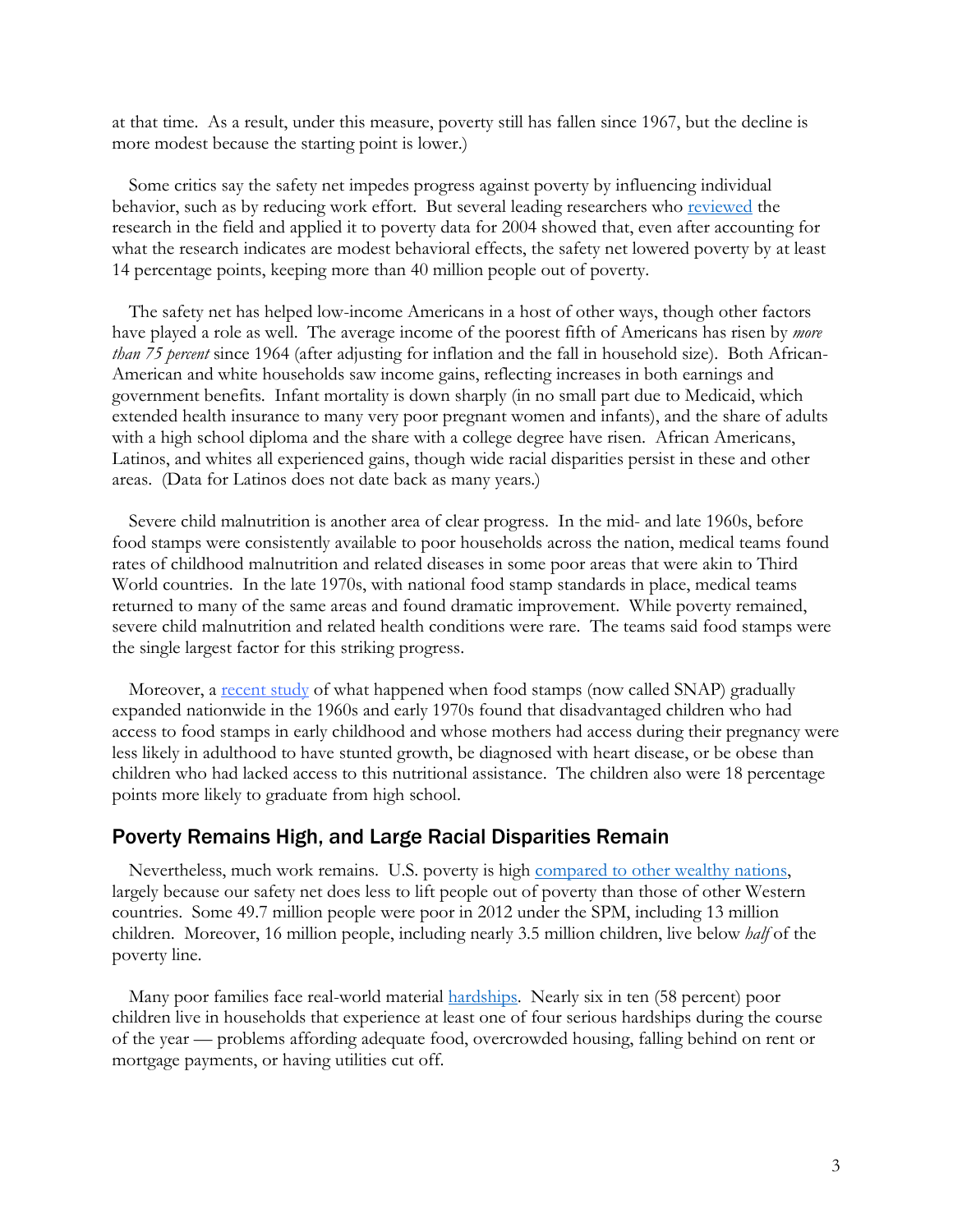And while average incomes have grown significantly among the poorest fifth of households, as noted above, much of that growth occurred between 1964 and 1973. From 1973 to 2007 (before the Great Recession), the average incomes of these households grew a rather modest 19 percent.

In addition, large racial disparities remain. In 2012, child poverty among African Americans was 29.2 percent, 20 percentage points higher than for white children. Among 25- to 34-year-olds in 2013, the share that completed a four-year college degree was 41 percent for whites as compared to 23 percent for African Americans.

## Social Factors Both Help and Thwart Progress in Reducing Poverty

Many changes in American society over the last 50 years have affected poverty, some helping to [reduce it and others doing just the opposite.](http://www.cbpp.org/cms/index.cfm?fa=view&id=4071)

Over this period, the safety net became much more effective at fighting poverty. While it reduced the number of people who were poor before considering public benefits by only 4 percent in 1967, by 2012 it had lifted out of poverty 44 percent of those who would otherwise be poor.

Other trends were helping to drive poverty lower, too. The share of adults finishing high school rose from 56 percent in 1964 to 88 percent in 2012 while the share of adults with a college degree rose as well — all of which increased economic growth and improved the earnings prospects of those who attained more education. Families also got smaller, so income was shared among fewer people, which lowers poverty rates. The share of families with children who had fewer than three children rose from 61 percent in 1964 to 80 percent in 2012. (This decline in family size occurred across the income spectrum.)

In addition, women increasingly worked outside the home, with the share of women aged 18-64 who work rising over the same period from 42 to 64 percent.

At the same time, however, other developments have thwarted progress, keeping poverty higher than it otherwise would be. Rising income inequality resulted in less of the benefits of economic growth going to those at the bottom. Between 1964 and 2012, the share of national income going to the top 1 percent of households *doubled,* from 11 percent to 22 percent. The share of income going to the poorest fifth of households fell between 1979 (the earliest year for which comprehensive data are available) and 2012. If the benefits of economic growth had been more widely shared, poverty would be lower.

Less-skilled men faced an increasingly tough labor market. Over the period, the share of adult men (aged 18 to 64) with a job fell from 87 percent to 74 percent, with the reduction occurring largely among men with a high school diploma or less. Furthermore, after the share of all men who worked year-round but whose earnings were less than the poverty line for a family of four *fell* markedly between 1964 and 1973, the trend reversed. Between 1973 and 2012, the share of men who worked year-round but earned below-poverty wages rose from 10 percent to 14 percent.

While parents had fewer children, the share of families with children headed by a single parent grew from 11 percent in 1964 to 35 percent in 2012; single-parent families have much higher poverty rates, both because there is only one parent in the home who can work and because these parents tend to have less education and poorer employment prospects.